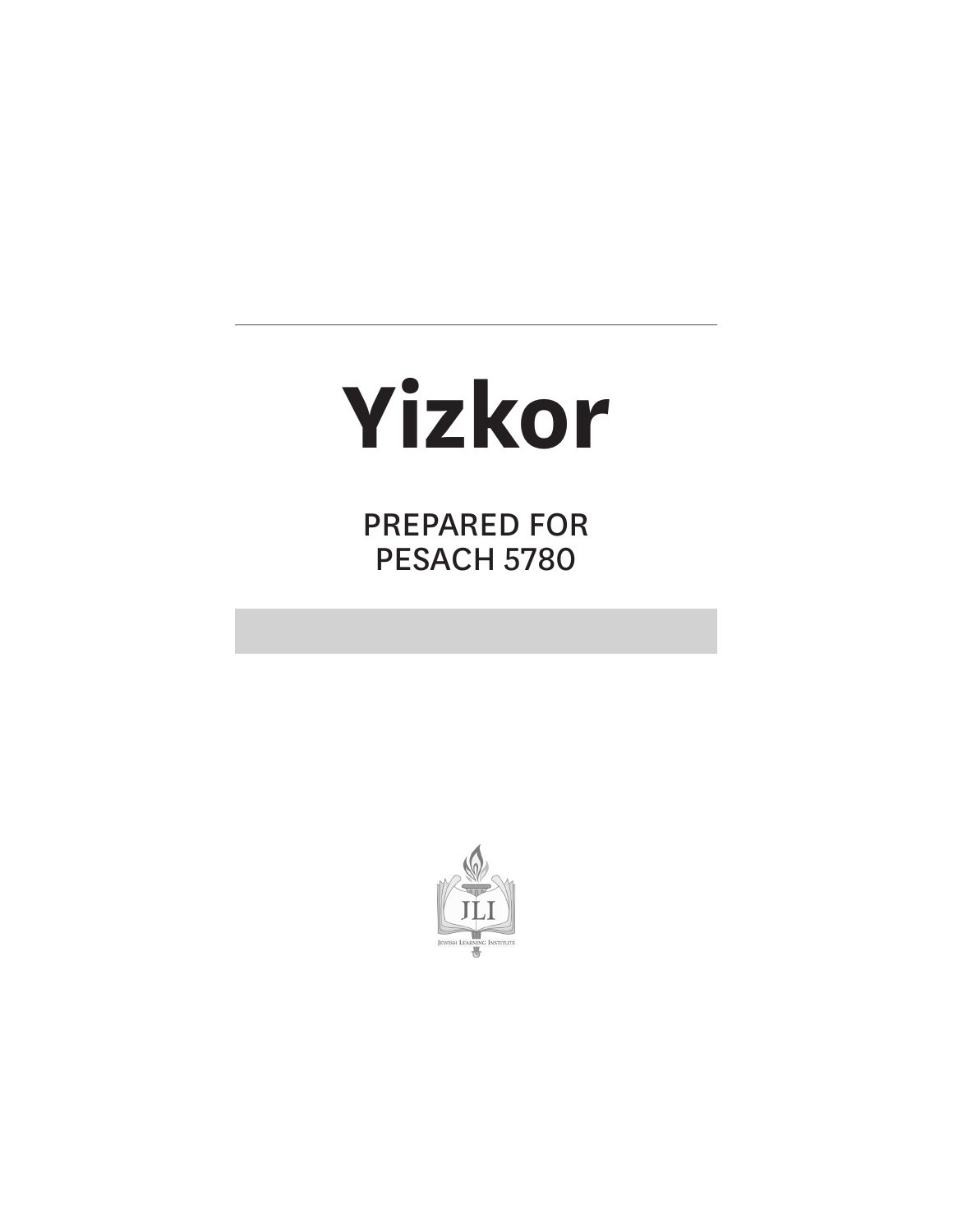Whenever the name of a deceased is mentioned in the Yizkor service, it is given in the following form: the Hebrew name of the deceased following by בןּ ֵ, son of — or, בתּ ַ, daughter of — and then the deceased's Mother's Hebrew name.

#### FOR ONE'S FATHER

ay God remember the soul of my father, my teacher, (name of the deceased and that of his mother) who has gone onto his world, because, without making a vow, I shall give to charity on his behalf. As reward for this, may his soul be bound in the Bond of Life, together with the souls of Abraham, Isaac, and Jacob; Sarah, Rebecca, Rachel, and Leah; and together with the other righteous men and women in the Garden of Eden. Now let us respond: Amen.

#### FOR ONE'S MOTHER

ay God remember the soul of my Mother, my teacher,  $\sum_{\text{name of the decased and that of her mother}}$  who has gone on to her world, because, without making a vow, I shall (name of the deceased and that of her mother) who has gone on give to charity on her behalf. As reward for this, May her soul be bound in the Bond of Life, together with the souls of Abraham, Isaac, and Jacob; Sarah, Rebecca, Rachel, and Leah; and together with the other righteous men and women in the Garden of Eden. Now let us respond: Amen.

#### FOR A MALE RELATIVE

ay God remember the soul of my grandfather/uncle/ brother/son/husband (name of the deceased and that of his mother) who has gone on to his world, because, without making a vow, I shall give to charity on his behalf. As reward for this, may his soul be bound in the Bond of Life, together with the souls of Abraham, Isaac, and Jacob; Sarah, Rebecca, Rachel, and Leah; and together with the other righteous men and women in the Garden of Eden. Now let us respond: Amen.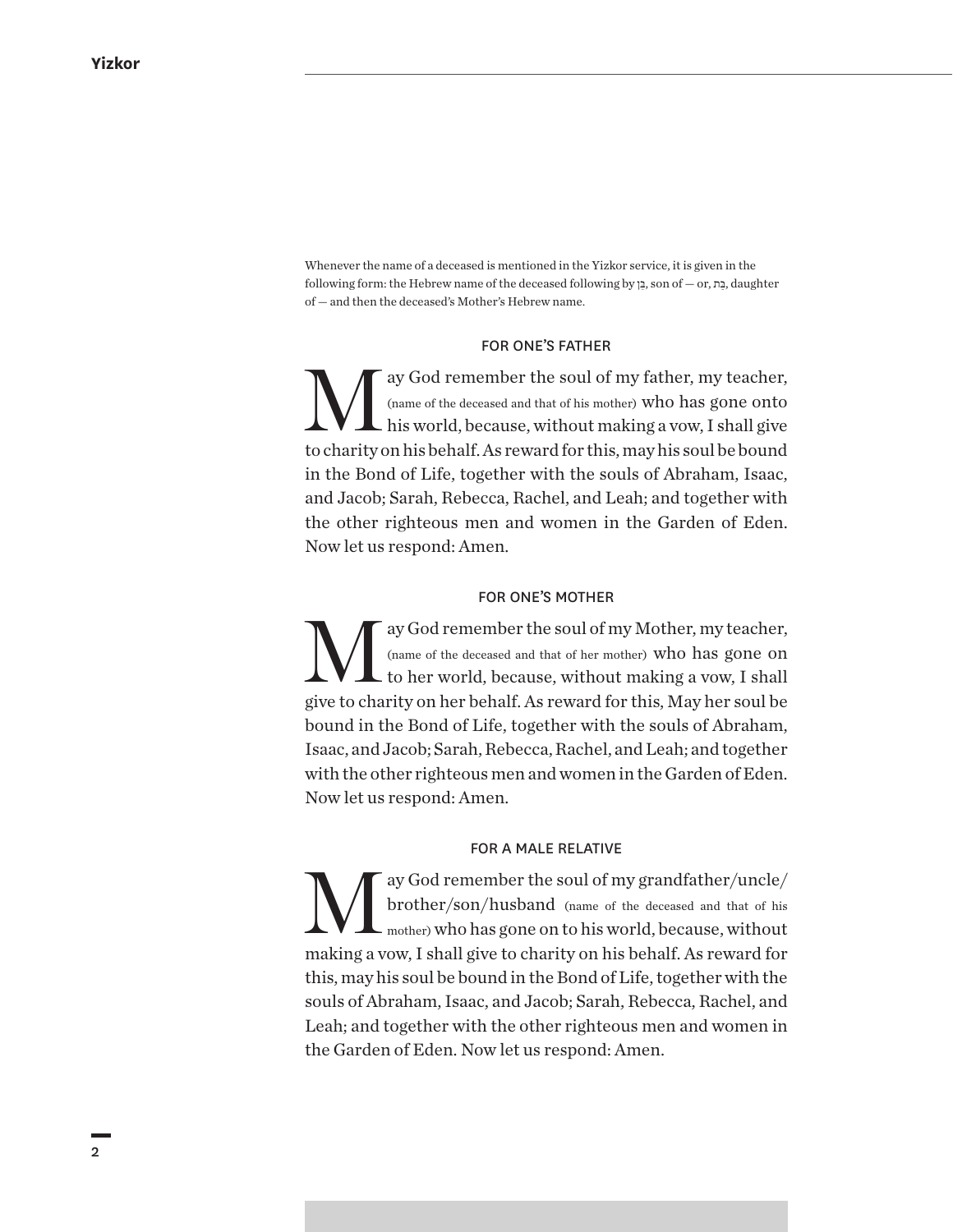Whenever the name of a deceased is mentioned in the Yizkor service, it is given in the following form: the Hebrew name of the deceased following by בןּ ֵ, son of — or, בתּ ַ, daughter of — and then the deceased's Mother's Hebrew name.

#### FOR ONE'S FATHER

יִזְכּוֹר אֵלהִים נְשָׁמַת אָבָא מוֹרִי name of the deceased and that ׇׅ֧֧֓<u>֚</u> ָ סְהַלַךְ לְעוֹלָמוֹ, בַּעֲבוּר שֶׁבְּלִי נֶדֶר אָתֵן צְדָקָה of his mother) בּעדוֹ, בַּשׂכר זה תִהא נפשוֹ צרוּרה בּצרוֹר החיים, עם נשמות אַבְרָהָם יִצְחָק וְיַעֲקֹב, שָׂיָרָה רִבְקָה רָחֵל וִלֵאָה, וִעָם שָׁאַר ַצְדִיקִים וְצִדְקַנִיוֹת שֵׁבְּגַן עֶדֵן, וְנֹאמַר: אַמֵן.

#### FOR ONE'S MOTHER

יִזְכּוֹר אֵלהִים נִשְׁמַת אִמִי מוֹרַתִי name of the deceased and that  $\frac{1}{2}$ שׁ  $\frac{1}{2}$ לְכָה לְעוֹלָמֵהּ, בַּעֲבוּר שַׁבְּלִי נֶדֶר אַתֵּן צִדַקַה  $\frac{1}{2}$ בַּעֲדָהּ, בִּשְׁכַר זֶה תְּהֵא נַפְשָׁה צְרוּרָה בִּצִרוֹר הַחַיִּים, עִם נִשְׁמוֹת אַבְרַהַם יִצְחַק וְיַעֲקֹב, שַׂרַה רִבְקָה רַחֱל וְלֵאֲה, וְעָם .שֹאר צדיקים וצדקניות שבגן עדן, ונאמר: אמן

#### FOR A MALE RELATIVE

יִזְכּוֹר אֵלהִים נִשָׁמַת זִקֵנִי | דוֹדִי | אָחִי | בִּנִי | בַּעָלִי ׇׅ֧֧֧֢ׅ֖֖֖֖֖֧֚֚֚֚֚֓֝֬<u>֚</u> ָ שְׁהָלַךְ לְעוֹלָמוֹ, בַּעֲבוּר (name of the deceased and that of his mother) ְשָׁבְּלִי נֶדֵר אַתֵּן צִדַקָה בַּעֲדוֹ, בַּשַׂכֵר זֶה תִּהָא נַפְשׁוֹ צִרוּרה בִּצְרוֹר הַחַיִּים, עִם נִשָׁמוֹת אַבְרָהָם יְצִחָק וְיַעֲקִב, שָׂרָה ָרִבְקָה רַחֵל וִלֵאַה, וִעִם שִׁאַר צַדִיקִים וִצְדְקַנִיוֹת שֵׁבְגֵן עֶדֵן, וְנֹאמֵר: אֲמֵן. husband son brother uncle grandfather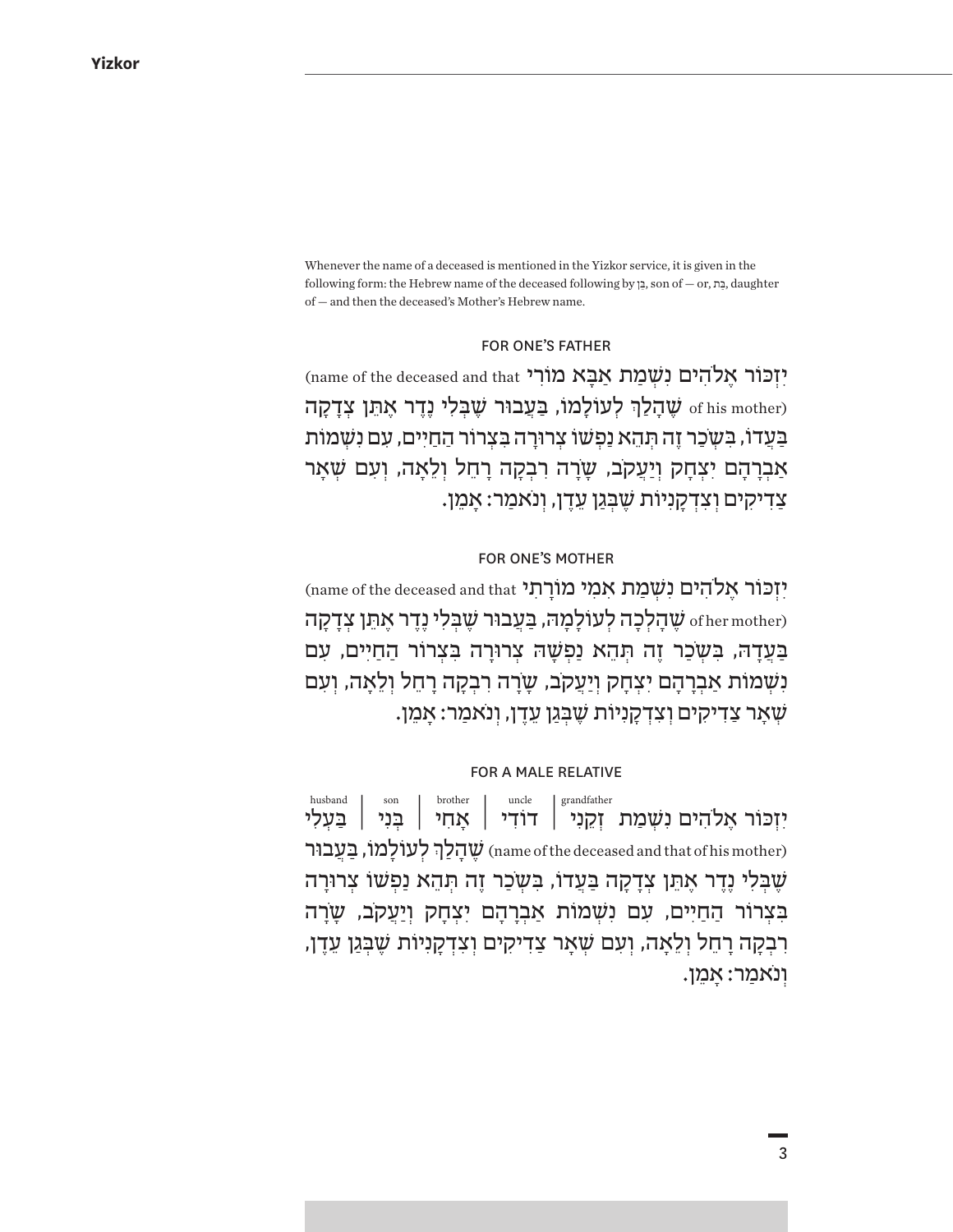#### FOR A FEMALE RELATIVE

ay God remember the soul of my grandmother/aunt/ sister/daughter/wife (name of the deceased and that of her mother) who has gone on to her world because, without making a vow, I shall give to charity on her behalf. As reward for this, may her soul be bound in the Bond of Life, together with the souls of Abraham, Isaac, and Jacob; Sarah, Rebecca, Rachel, and Leah; and together with the other righteous men and women in the Garden of Eden. Now let us respond: Amen.

#### FOR ONE'S EXTENDED FAMILY

ay God remember the souls of my grandfathers and<br>grandmothers, uncles and aunts, brothers and sisters<br>both on my father's side and on my mother's side, grandmothers, uncles and aunts, brothers and sisters both on my father's side and on my mother's side, who went on to their world, because, without making a vow, I shall give to charity on their behalf. As reward for this, may their souls be bound in the Bond of Life, together with the souls of Abraham, Isaac, and Jacob; Sarah, Rebecca, Rachel, and Leah; and together with the other righteous men and women in the Garden of Eden. Now let us respond: Amen.

#### FOR MARTYRS

ay God remember the souls of (all my relatives, both on my father's side and on my mother's side), the holy and pure one who were killed, murdered, slaughtered, burned, drowned and strangled for the sanctification of the Name, because, without making a vow, I shall give to charity on their behalf. As reward for this, may their souls be bound in the Bond of Life, together with the souls of Abraham, Isaac, and Jacob; Sarah, Rebecca, Rachel, and Leah; and together with the other righteous men and women in the Garden of Eden. Now let us respond: Amen.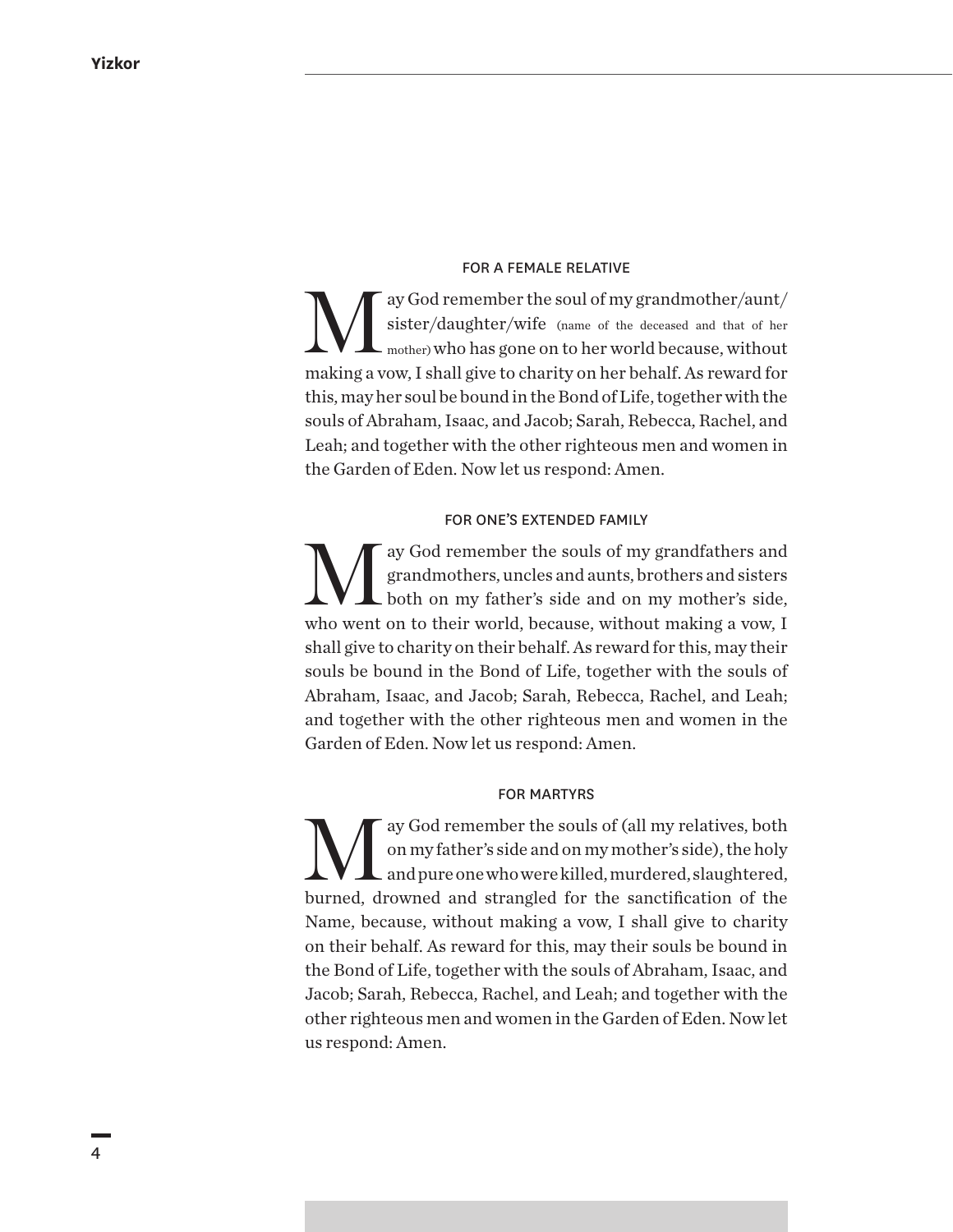#### FOR A FEMALE RELATIVE

יִזְכּוֹר אֶלהִים נִשְׁמַת זְקֶנְתִּי | דוֹדָתִי | אַחוֹתִי | בִּתִּי | אִשְׁתִּי שְׁהַלְכָה לְעוֹלַמַה, (name of the deceased and that of her mother) ַּבַּעֲבוּר שֶׁבִּלִי נֶדֶר אֶתֵן צִדָקָה בַּעֲדָהּ, בִּשְׂכַר זֶה תִּהֵא נַפִשָּׁה צרוּרַה בִּצְרוֹר הַחַיִּים, עָם נִשְׁמוֹת אַבְרַהַם יִצְחַק וְיַעֱקֹב, שַׂרַה ָרִבְקָה רַחֵל וִלֵאַה, וִעָם שִׁאַר צַדִיקִים וִצְדְקַנִיוֹת שֵׁבְּגַן עֶדֵן, וְנֹאמַר: אַמֵן. wife daughter sister aunt grandmother

#### FOR ONE'S EXTENDED FAMILY

יִזְכּוֹר אֶלהִים נִשָׁמוֹת זְקֵנַי וּזְקֵנוֹתַי, דוֹדַי וְדוֹדוֹתַי, אַחַי וְאַחְיוֹתַי, הֵן מִצַד אַבִי, הֵן מִצַד אִמִי, שֵׁהַלְכוּ לְעוֹלַמַם, בַּעֲבוּר שִׁבְּלִי נֶדֵר אֵתֵן צְדַקָה בַּעֲדַם, בִּשְׂכַר זֶה תְּהִיַינַה נַפְשׁוֹתֵיהֵם צְרוּרוֹת בְּצְרוֹר הַחַיִּים, עִם נְשָׁמוֹת אַבְרָהָם יְצִחָק וְיַעֲקֹב, ָשְׂרַה רִבְקָה רַחֲל וְלֵאֲה, וְעָם שָׁאַר צַדִיקִים וְצִדְקַנִיוֹת שֶׁבְּגַן ּעֲדֶן, וְנֹאמַר: אַמֵן.

#### FOR MARTYRS

יִזְכּוֹר אֶלֹהִים נִשְׁמוֹת (כָּל קְרוֹבַי וּקְרוֹבוֹתַי, הֵן מִצַד אָבִי, ְהֵן מִצַד אִמִי) הַקְדוֹשִׁים וְהַטְהוֹרִים שֵׁהוּמִתוּ וְשֶׁנֶהֶרְגוּ ָן יְשֶׁנְשָׁחֲטוּ וְשֶׁנְשְׂרְפוּ וְשֵׁנְטְבְּעוּ וְשֵׁנָחִנְקוּ עַל קִידוּשׁ הַשָּׁם, ַּבַּעֲבוּר שֶׁבְּלִי נֶדֶר אֶתֵן צְדָקָה בְּעַד הַזְכָּרַת נִשְׁמוֹתֵיהֶם, בִּשְ*ֹ*כַר ֶזֶה תְּהִיֵּינָה נַפִשׁוֹתֵיהֶם צִרוּרוֹת בִּצְרוֹר הַחַיִּים, עִם נִשְׁמוֹת אַבְרָהָם יִצְחָק וְיַעֲקֹב, שָׂרָה רְבָקָה רָחֵל וִלֵאָה, וְעָם שָׁאָר ָצִדִיקִים וְצִדְקָנִיוֹת שֶׁבְּגַן עֵדֶן, וְנֹאמַר: אָמֵן.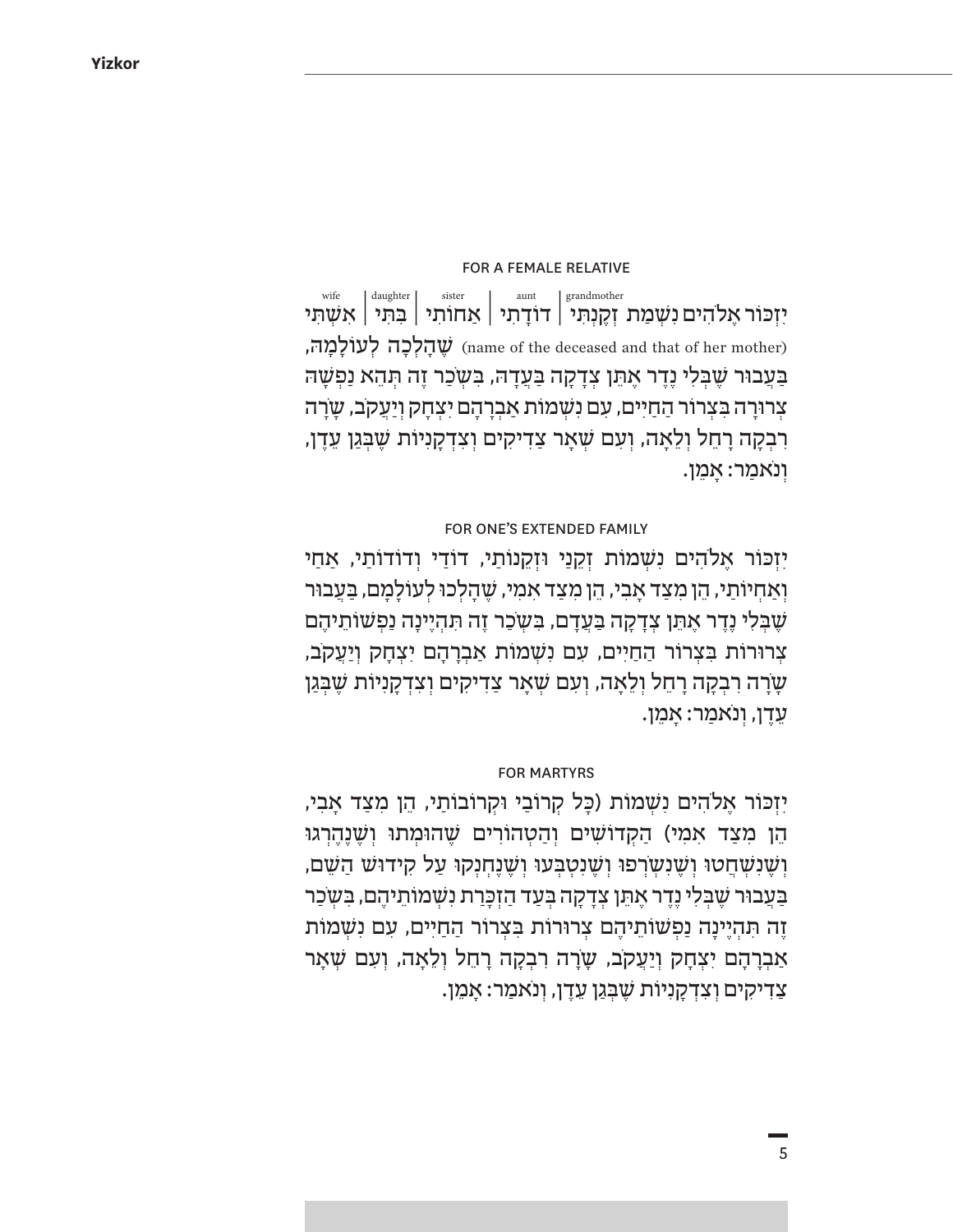After reciting Yizkor it is customary to recite the following prayers. It is permitted to mention many names in this prayer, but it is preferable to recite separate prayers for men and women.

#### FOR AN INDIVIDUAL

od, full of mercy, Who dwells on high, grant proper rest on the wings of the Divine Presence — in the lofty levels of the holy and the pure ones, who shine like the glow of the former than the scale of the wings of the Divine Presence — in the lofty levels of the holy and the pure ones, who shine like the glow of the firmament — for the soul of

#### FOR A MAN

### (name of the deceased and that of his father) who went on to his world, because, without making a vow, I will contribute to charity in remembrance of his soul. May his resting place be in the Garden of Eden — therefore may the Master of mercy shelter him in the shelter of His wings for eternity; and may He bind his soul in the Bond of Life. Hashem is his heritage, and may he repose in peace on his resting place. Now let us respond: Amen.

#### FOR A WOMAN

(name of the deceased and that of her father) who went on to her world, because, without making a vow, I will contribute to charity in remembrance of her soul. May her resting place be in the Garden of Eden — therefore may the Master of mercy shelter her in the shelter of His wings for eternity; and may He bind her soul in the Bond of Life. Hashem is her heritage, and may she repose in peace on her resting place. Now let us respond: Amen.

#### FOR A GROUP

od, full of mercy, Who dwells on high, grant proper rest<br>on the wings of the Divine Presence — in the lofty levels<br>of the holy and the pure ones, who shine like the glow of on the wings of the Divine Presence — in the lofty levels of the holy and the pure ones, who shine like the glow of the firmament- for the souls of (names of the deceased and that of their father) who went on to their world, because, without making a vow, I will contribute to charity in remembrance of their souls. May their resting place be in the Garden of Eden — therefore may the Master of mercy shelter them in the shelter of His wings for eternity; and may He bind their souls in the Bond of Life. Hashem is their heritage, and may they repose in peace on their resting places. Now let us respond: Amen.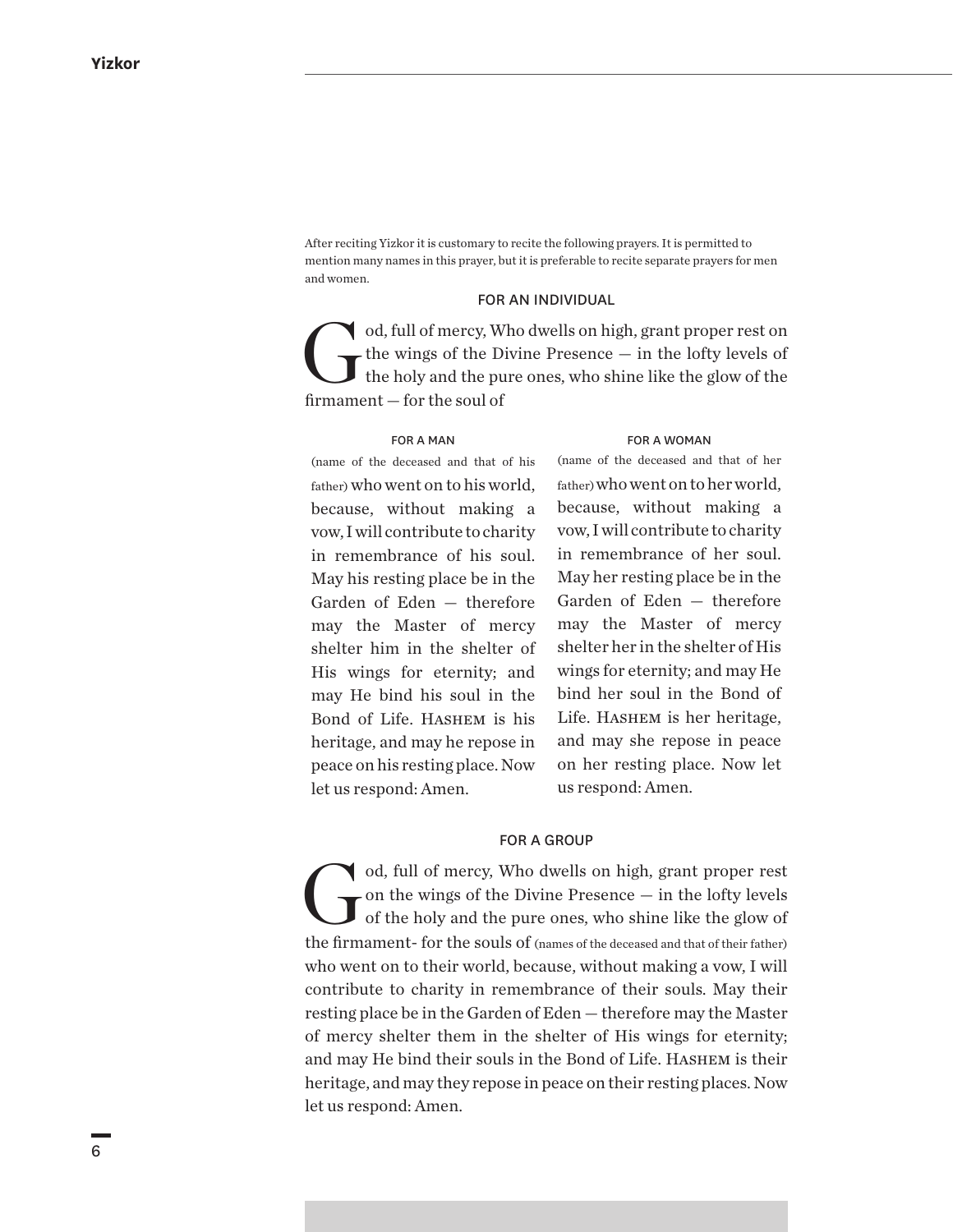After reciting Yizkor it is customary to recite the following prayers. It is permitted to mention many names in this prayer, but it is preferable to recite separate prayers for men and women.

#### FOR AN INDIVIDUAL

ְאֵל מְנוּחָה יִכוֹנָה עַל כַּנְפֵי - הַמְצֵא מְנוּחָה נְכוֹנָה עַל כַּנְפֵי ָהַשְׁכִינָה, בִּמַעֲלוֹת הַקְדוֹשִׁים וּטְהוֹרִים כְּזוֹהַר הָרָקִיעַ מַזְהִירִים,

#### FOR A MAN FOR A WOMAN

(name of the deceased  $\overline{\text{M}}$ עת נשמת ְ,שְׁהָלַךְ לְעוֹלְמוֹ, and that of his father) בִּעֲבוּר שֵׁבְּלִי נֵדֵר אֵתֵן צְדַקַה בְּעַד הַזְכְּרַת נִשְׁמָתוֹ, בְּגַן עֵדֶן תְּהֵא מְנוּחָתוֹ, לַכֵן בַּעֲל הַרַחֲמים ַיַּסְתִּירֵהוּ בְּסֵתֶר כְּנָפָיו לְעוֹלָמִים, \_\_יַסְתִירֶהָ בְּסֵתֶר כְּנָפָיו לְעוֹלָמִים, וִיצִרר בִּצְרוֹר הַחַיִּים אֵת נִשָׁמַתוֹ, ַא-דֹנַי הוּא נַחֲלַתוֹ, וְיַנוּחַ עַל מִשְׁכָּבוֹ בְּשָׁלוֹם, וְנֹאמַר: אָמֵן. (name of the deceased and  $\sum_{i=1}^{n}$ את נשמת וואַ הַלְכָה לְעוֹלַמַה, that of her father) ַבְּעֲבוּר *שֶׁבְּלִי נֶדֵר א*ָתֵן צְדַקַה בְּעַד הַזְכְּרַת *וִשְׁמָתָהּ,* בְּגַן עֵדֶן תְּהֵא מִנוּחַתַהּ, לַכֵן בַּעַל הַרַחֲמִים וִי ְצְרֹר בִ צְרוֹר הַחַיִּים אֶת נְשָׁמָתָה, ַא-דֹנִי הוּא נַחֲלָתָהּ, וְתַנוּחַ עַל ּמִשְׁכָּבָה בְּשָׁלוֹם, וְנֹאמַר: אָמֵן.

## FOR A GROUP

ְאֵל מְנוּחָה יִכוֹנָה עַל כַּנְפֵי - הַמְצֵא מְנוּחָה נְכוֹנָה עַל כַּנְפֵי ָהַשְׁכִינַה, בְּמַעֲלוֹת הַקְדוֹשִׁים וּטְהוֹרִים כְּזוֹהַר הַרַקִיעַ מַזְהִירִים,

#### FOR MAN

#### FOR WOMAN

אָת נִשְׁמוֹת (name of the deceased יָהַלְכוּ and that of their father) לְעוֹלַמַם, בַּעֲבוּר שֵׁבִּלִי נֶדֵר אֶתֵן צְדָקָה בְּעַד הַזְכָּרַת נִשְׁמוֹתֵיהֶם, ּבְּגַן עֶדֶן תִּהָא מִנוּחַתַם, לַכֶן בַּעַל הַרַחֲמִים יַסְתִּירֶם בְּסֶתֶר כְּנַפִּיוּ לְעוֹלָמִים, וְיִצְרֹר בִּצְרוֹר הַחֲיִים ָאֶת נִשָׁמוֹתֵיהֶם, אַ-דֹנַי הוּא נַחֲלָתַם, וְיַנוּחוּ עַל מִ*שְׁכְּבוֹתֵיה*ֵם ּבִשַׁלוֹם, וְנֹאמַר: אַמֵן.

אָת נִשְׁמוֹת (name of the deceased name) הַלְכוּ and that of their father) לְעוֹלַמַן, בַּעֲבוּר שַׁבָּלִי נֶדֵר אַתֵּן צְדָקָה בְּעַד הַזְכָּרַת נִשְׁמוֹתֵיהֶן, ָ בְּגַן עֶדֶן תִּהֶא מְנוּחַתַן, לַכֶן בַּעַל ָהַרְחֲמִים יַסְתִּירֵן בְּסֶתֶר כְּנַפִּיו לְעוֹלַמִים, וִיִצְרֹר בִּצְרוֹר הַחֲיִים ָאֶת נִשָׁמוֹתֵיהֶן, אַ-דֹנַי הוּא ַנְחֲלָתַן, וְתַנוּחוּ עַל מְשָׁכְּבוֹתֵיהֵן ּבִשַׁלוֹם, וְנֹאמַר: אַמֵן.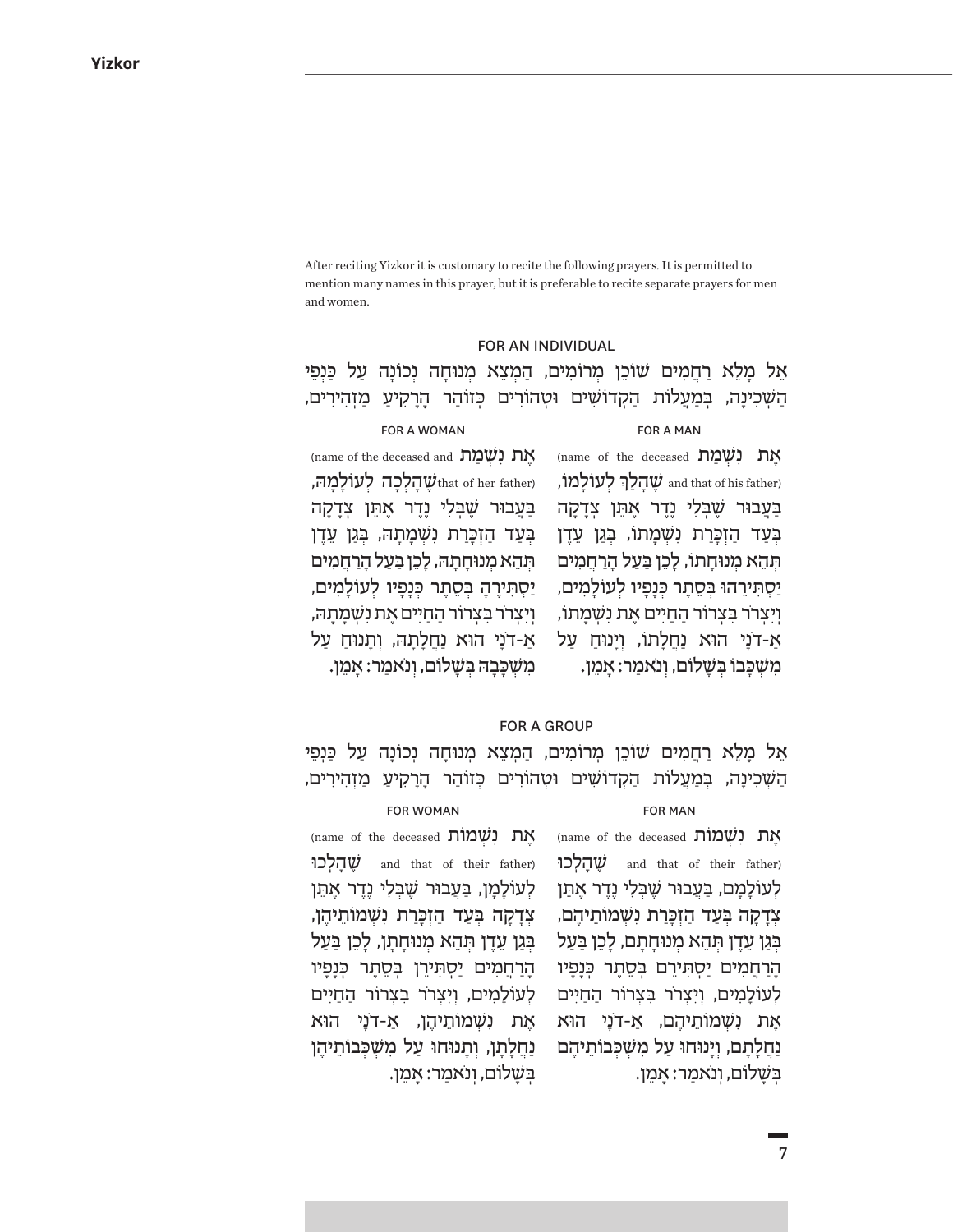#### FOR MARTYRS

od, full of mercy, Who dwells on high, grant proper rest on the wings of the Divine Presence — in the lofty levels of the holy and the pure ones, who shine like the glow of the firmament wings of the Divine Presence — in the lofty levels of the holy and the pure ones, who shine like the glow of the firmament — for the souls of (all my relatives, both on my father's side and on my mother's side), the holy and pure ones who were killed, murdered, slaughtered, burned, drowned and strangled for the sanctification of the Name, (through the hands of the German oppressors, may their name and memory be obliterated) because, without making a vow, I will contribute to charity in remembrance of their souls. May their resting place be in the Garden of Eden — therefore may the Master of mercy shelter them in the shelter of His wings for eternity; and may He bind their souls in the Bond of Life. HASHEM is their heritage, and may they repose in peace on their resting places. Now let us respond: Amen.

We all-Merciful Father who dwells in the supernal<br>heights, in His profound compassion, remember with<br>mercy the pious, the upright and the perfect ones, the holy heights, in His profound compassion, remember with mercy the pious, the upright and the perfect ones, the holy communities who gave their lives for the sanctification of the Divine Name. They were beloved and pleasant in their lives, and [even] in their death were not parted [from Him]; they were swifter than eagles, stronger than lions to carry out the will of their Maker and the desire of their Creator. May our God remember them with favor together with the other righteous of the world, and avenge the spilled blood of His servants, as it is written in the Torah of Moses, the man of God: O nations, sing the praises of His people, for He will avenge the blood of His servant, bring retribution upon His foes, and placate His land -- His people. And by Your servants the Prophets it is written as follows: I will cleanse [the nations of their wrongdoings,] but for the [shedding of Jewish] blood I will not cleanse them; the Lord dwells in Zion. And in the Holy Writings it is said: Why should the nations say, "Where is their God?" Let there be known among the nations before our eyes, the retribution for the spilled blood of Your servants. And it is said: For the Avenger of bloodshed is mindful of them; He does not forget the cry of the downtrodden. Further it is said: He will render judgment upon the nations, and they will be filled with corpses; He will crush heads over a vast area. He will drink from the stream on the way; therefore [Israel] will hold its head high.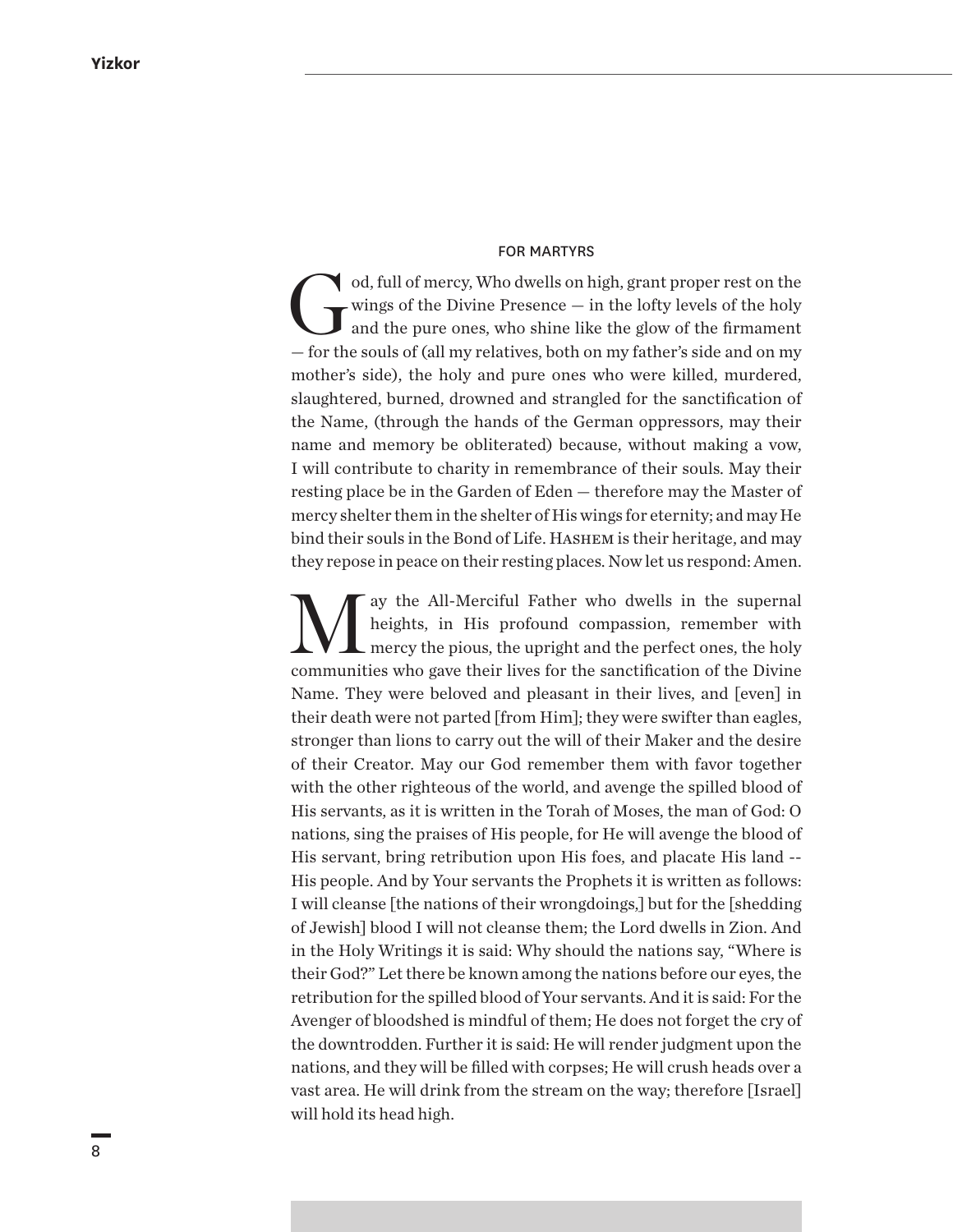#### FOR MARTYRS

ַאֲל מָלֵא רַחֲמִים שׁוֹכֵן מִרוֹמִים, הַמִצֵא מִנוּחָה נִכוֹנָה עַל כַּנְפֵי הַשָׁכִינָה, בִּמַעֲלוֹת הַקְדוֹשִׁים וּטְהוֹרִים כְּזוֹהַר הָרָקִיעַ ַ מַזְהִירִים, אֶת נִשְׁמוֹת (כָּל קְרוֹבַי וּקְרוֹבוֹתַי, הֵן מִצַד אָבִי, הֵן מִצַד אִמִי), הַקְדוֹשִׁים וְהַטְהוֹרִים שֶׁהוּמְתוּ וְשֶׁנֶהֶרְגוּ **וְשֵׁנְשָׁהֲטוּ וְשֶׁנְשִ**ׂרְפוּ וְשֶׁנְטְבְעוּ וְשֶׁנֶחִנְקוּ עַל קִידוּשׁ הַשֵּׁם (עַל יִדֵי הַצוֹרִרִים הַגֶּרְמַנִים, יִמַח שָׁמַם וִזִכְרַם) בַּעֲבוּר שֵׁבְלִי נֶדֵר ֿאָתֵן צְדָקָה בְּעַד הַזְכָּרַת נִשְׁמוֹתֵיהֶם, בְּגַן עֵדֶן תְּהֵא מְנוּחָתָם, ָלָכֵן בַּעַל הָרַחֲמִים יַסְתִּירֵם בִּסֶתֶר כִּנָפָיו לְעוֹלָמִים, וִיִצְרֹר ּבִּצְרוֹר הַחַיִּים אֶת נִשְׁמוֹתֵיהֶם, אַ-דֹנַי הוּא נַחֲלַתַם, וְיָנוּחוּ ַעַל מִשִׁכִּבוֹתֵיהָם בִּשָׁלוֹם, וְנֹאמַר: אָמֵן.

ָאֲב הַרַחֲמִים שׁוֹכֵן מְרוֹמִים, בְּרַחֲמִיו הַעֲצוּמִים, הוֹא יְפִקוֹד בְּרַחֲמִים, הַחֲסִידִים וְהַיִּשָׁרִים וְהַתְּמִימִים, קִהְלוֹת הַקֹדֵשׁ ָשֶׁמָסְרוּ נַפְשָׁם עַל קְדָשַׁת הַשֵּׁם, הַנֶאֱהָבִים וְהַנְעִימִים בְּחַיֵּיהֶם, וּבְמוֹתָם לא נִפְרָדוּ. מִנְשָׁרִים קַלוּ, וּמֵאֲרָיוֹת גָבֵרוּ, ַלַעֲשׂוֹת רְצוֹן קוֹנָם וְחֵפֶץ צוּרָם. יִזְכְּרֵם אֱלֹהֵינוּ לְטוֹבָה, עִם שְׁאָר צַדִיקֵי עוֹלָם, וְיִנְקֹם נִקְמַת דַם עֲבָדָיו הַשָּׁפוּךְ. כַּכָּתוּב ּבְתוֹרַת מֹשֶׁה אִישׁ הָאֵלהִים: הַרְנִינוּ גוֹיִם עַמוֹ כִּי דַם עַבָדָיו ָ יִקוֹם, וְנָקָם יָשִׁיב לְצָרָיו, וְכִפֶּר אַדְמָתוֹ עַמוֹ. וִעַל יִדֵי עֵבָדֵיךְ הַנְבִיאִים כָּתוּב לֵאמֹר: וְנִקֵיתִי דָמָם לֹא נִקֵיתִי, וַא-דֹנָי ְשֹׁכֵן בְּצִיוֹן. וּבְכִתְבֵי הַקֹדֶשׁ נֶאֱמַר: לָמָה יֹאמְרוּ הַגוֹיִם, אַיֵה ּאֱלֹהֵיהֶם, יִוָּדַע בַּגוֹיִם לְעֵינֵינוּ נִקְמַת דַם עֲבָדֶיךָ הַשָּׁפוּךְ. ָוְאוֹמֵר: כִּי דֹרֵשׁ דַמְים אוֹתַם זַכָר, לא שַׁכַח צַעֲקַת עֲנַוִים. וְאוֹמֵר: יָדִין בַּגוֹיִם מָלֵא גִוְיוֹת מָחַץ רֹאשׁ עַל אֶרֶץ רַבָּה. מִנַחַל בַּדֶרֶךְ יִשְׁתֶּה, עַל כֵּן יָרִים רֹאשׁ. ׇׅ֧֧֖֖֧֚֓֝֬֓֓֕֓֓֓֓֓֡֓֓֡֬֓֓֡֬֓֓֓֬֓֓֬֓֓֬֓֓֩֓֓֡֬֓֓֬